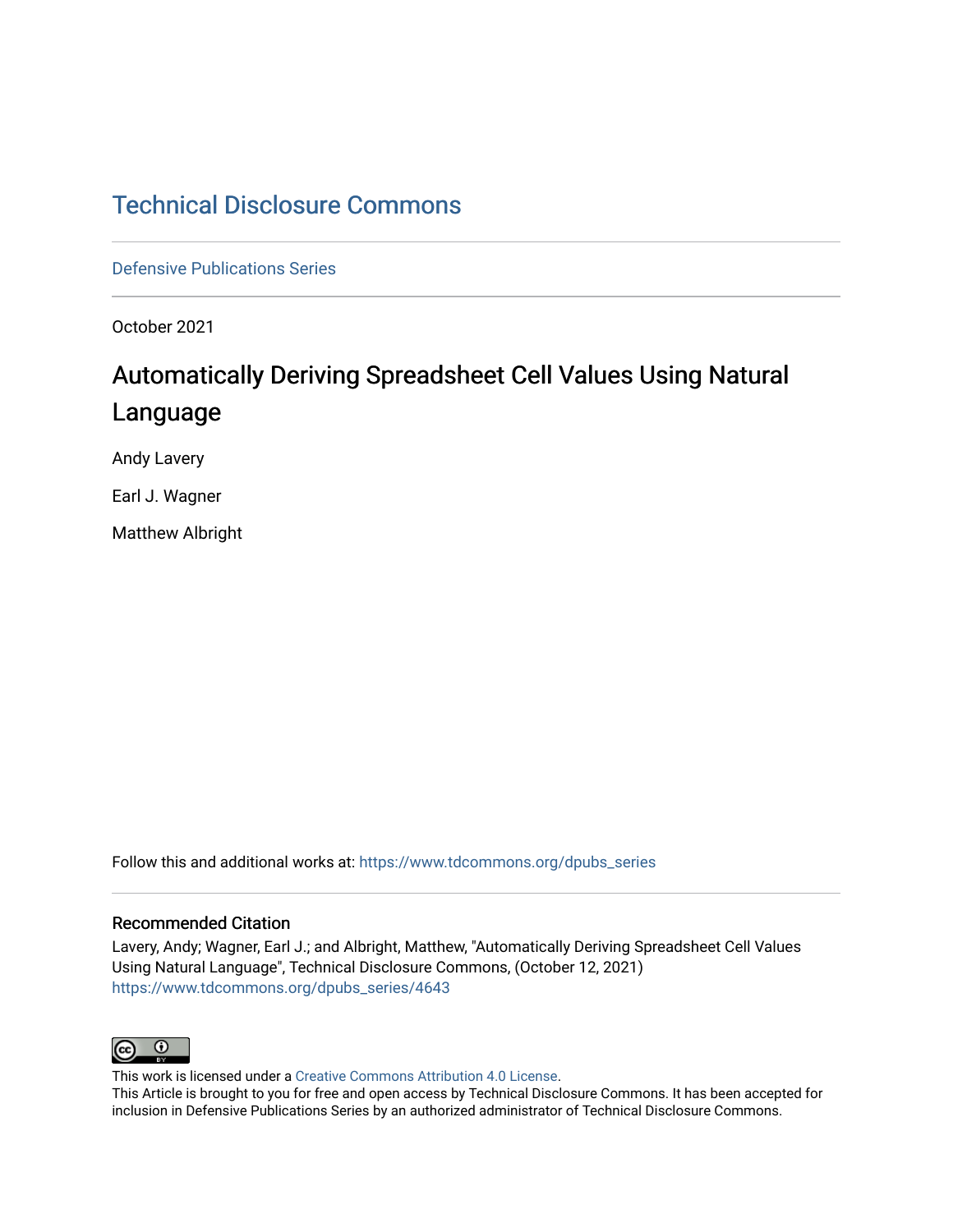# **Automatically Deriving Spreadsheet Cell Values Using Natural Language** ABSTRACT

This disclosure describes techniques to populate spreadsheet cells that depend on, but aren't numerically calculable from, other cells. Based on a natural language query, the empty cells of a partially populated sheet that are contextually dependent on the thus-far-filled cells are automatically filled. The techniques provide greater speed, accuracy, and scalability for datasets small and large, enabling users to efficiently explore data. The techniques obviate the need to manually populate each cell in the sheet, a time-consuming and error prone procedure that does not scale well. Automatically filling in values in a spreadsheet, as described herein, opens up possibilities for the user that don't currently exist, e.g., answering hundreds or thousands of questions based on the context in a sheet using simple, templated, natural-language queries.

#### **KEYWORDS**

- Spreadsheet
- Spreadsheet formula
- Natural language query
- Smart spreadsheet
- Smart autocomplete
- Spreadsheet auto-filling
- Natural language processing
- Question-answer system
- NLP-based spreadsheet
- Unstructured data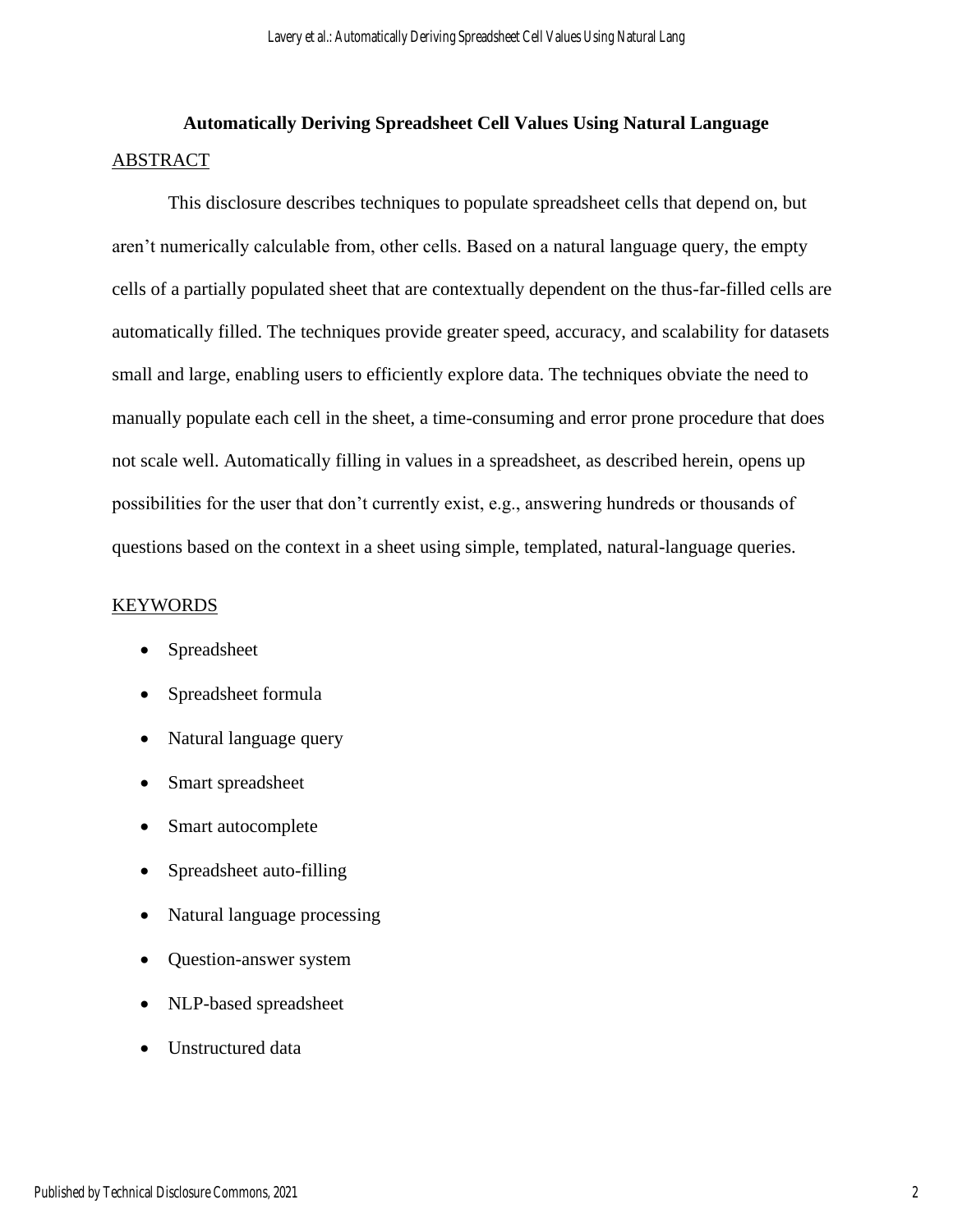|                | A                 | B                        | C                                      | D                                              | E.                   | F                    | G                    | н                     |
|----------------|-------------------|--------------------------|----------------------------------------|------------------------------------------------|----------------------|----------------------|----------------------|-----------------------|
|                | <b>Book Title</b> | <b>Author</b>            | <b>Published</b><br><b>1st Edition</b> | <b>Newest</b><br><b>Edition</b><br><b>Date</b> | <b>Sales</b><br>Rank | <b>Sales</b><br>2019 | <b>Sales</b><br>2020 | Sales 2019 to<br>2020 |
| $\overline{2}$ | How to Win        | John X.<br><b>Author</b> |                                        |                                                |                      |                      |                      | $=sum(F2:G2)$         |
| 3              | <b>Folk Tales</b> | Jane Y.<br>Author        |                                        |                                                |                      |                      |                      | $= sum(F3:G3)$        |

## **BACKGROUND**

# **Fig. 1: An example spreadsheet, with some columns dependent, but not numerically calculable from, other columns**

Spreadsheets enable users to organize numeric and text data. Spreadsheets also provide functions and include programming capability, such that a cell may be derived from other cells. A challenge in constructing spreadsheets is populating data into the spreadsheet that depend on but cannot be calculated from other cells in the sheet.

For instance, consider the sheet of Fig. 1, which tabulates a set of books and their attributes. Although columns C-G depend on columns A (book title) and B (author), they aren't numerically calculable from columns A and B. Columns A and B (the static or independent columns, in blue) are thus entered by the user, but the user typically manually finds and enters values for columns C to G. In contrast, column H (in green) is a numerical column derived from columns F-G, and is automatically populated once values are entered in columns F-G.

Some current spreadsheet products have limited ability to create formulas or charts based on natural language processing (NLP). However, these generally cannot automatically search and populate the cells of a spreadsheet with relevant information. For example, a spreadsheet user can currently say "Calculate the average sales per year for columns F and G," but such a command is merely restating a task or mathematical formula in natural language. As another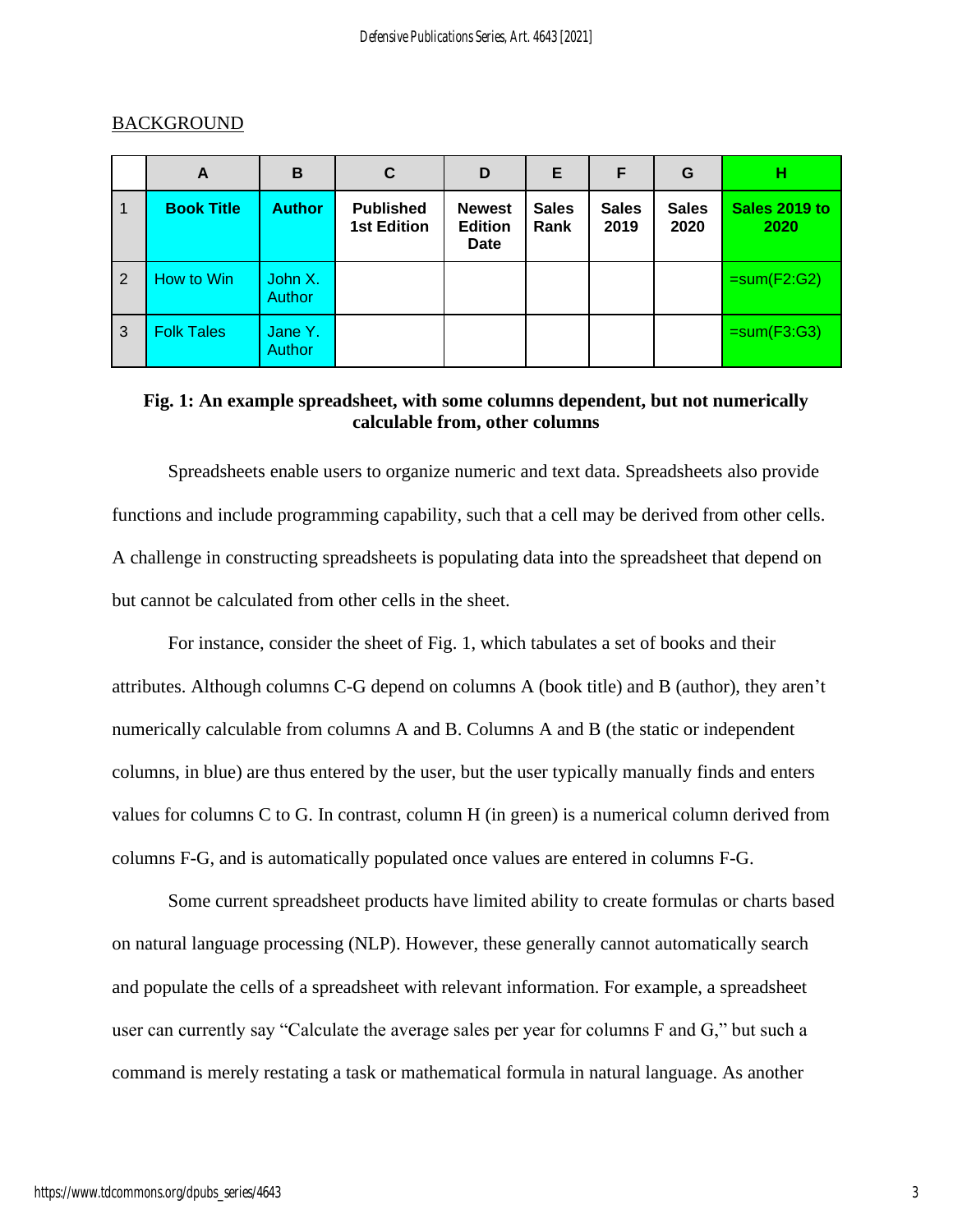example, spreadsheets can fetch, in response to natural language queries, structured data such as stock quotes and geographic population data from external sources.

## DESCRIPTION

This disclosure describes techniques to automatically populate cells in a sheet that depend on but aren't numerically calculable from other cells. Based on a natural language query formulated by the user, empty cells of a partially populated sheet are automatically filled with information dependent on the cells that have been filled. In the example of Fig. 2, natural language queries formulated by the user cause an automatic filling-in of columns C-G based on the entries of columns A and B.

|                | A                 | B                        | C                                                   | D                                           | E                                       | F                                           | G                                        | н                     |
|----------------|-------------------|--------------------------|-----------------------------------------------------|---------------------------------------------|-----------------------------------------|---------------------------------------------|------------------------------------------|-----------------------|
| $\overline{1}$ | <b>Book Title</b> | <b>Author</b>            | <b>When was</b><br>the 1st<br>edition<br>published? | <b>What is</b><br>the<br>newest<br>edition? | <b>What</b><br>is the<br>sales<br>rank? | <b>What</b><br>are<br>the<br>2019<br>sales? | <b>What</b><br>are the<br>2020<br>sales? | Sales 2019 to<br>2020 |
| $\overline{2}$ | How to Win        | John X.<br><b>Author</b> |                                                     |                                             |                                         |                                             |                                          | $=sum(F2:G2)$         |
| $\overline{3}$ | <b>Folk Tales</b> | Jane Y.<br>Author        |                                                     |                                             |                                         |                                             |                                          | $=sum(F3:G3)$         |

# **Fig. 2: Automated filling-in of dependent cells of a spreadsheet based on natural language queries**

Per the techniques, illustrated in Fig. 2, the user annotates NLP-derived columns (purple) in a manner similar to a mathematical formula. For example, a natural language query for column C, "Published 1st Edition" can be formulated as "When was the 1st edition for book  ${A}$ written by author  ${B}$  published?" While somewhat similar to a mathematical query, e.g., "=sum(F2:G2)" of column H, the natural language query is more unstructured, and its answer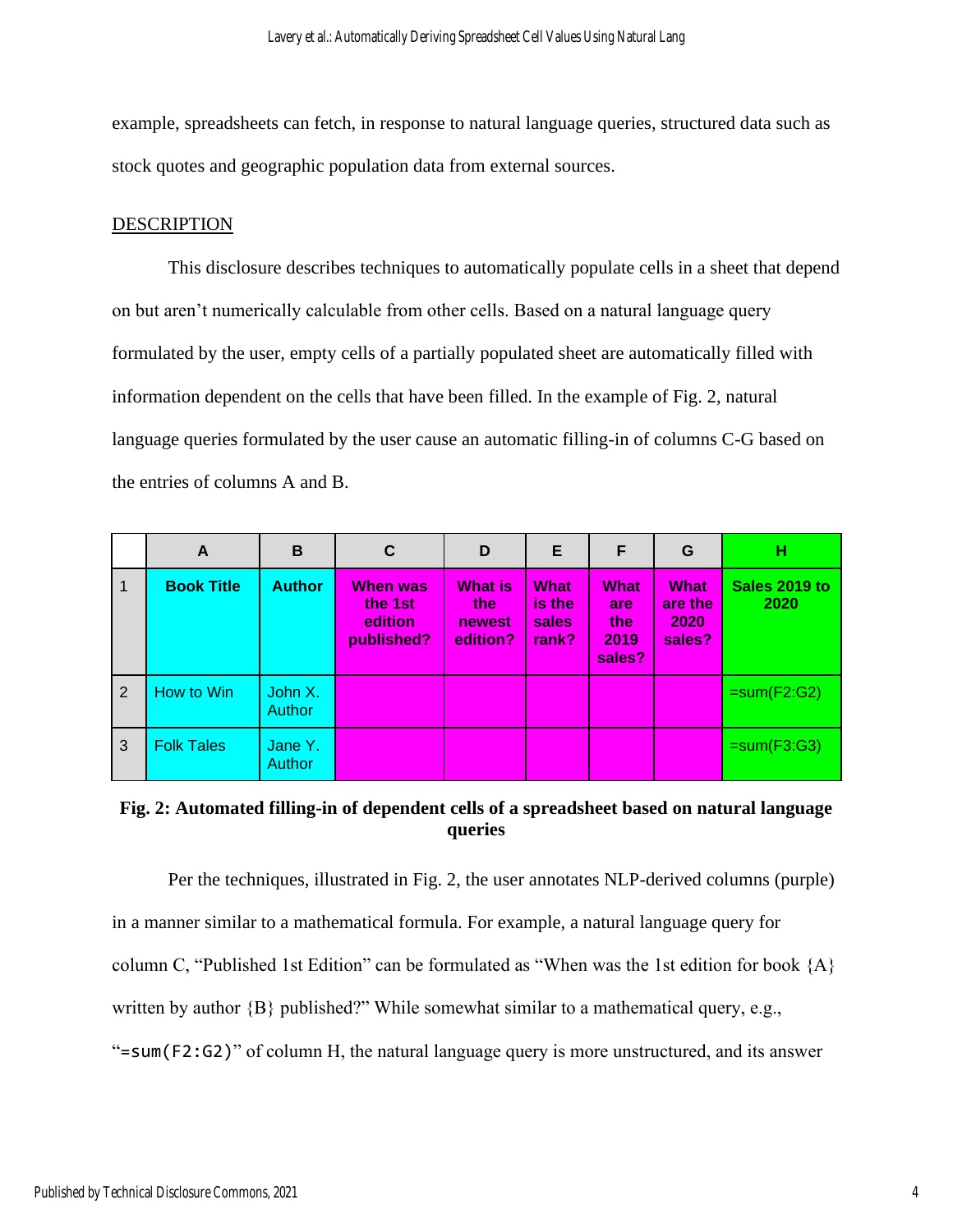depends on contextual information within the sheet (e.g., columns A and B in this case) as well as externally sourced information.

Formally, a natural language query for column C can be written as

=NLP("when was the first edition published", A2, B2),

where the first parameter is the natural language question, and the second and third parameters establish context (e.g., static, or independent columns) for the question. For example, the above natural language query formula can be parsed as

"When was the first edition of," A2, "authored by," B2, "published?" which, when applied to Row 2, reads as

"When was the first edition of 'How to Win' authored by John X. Author published?"

and, when applied to Row 3, reads as

"When was the first edition of 'Folk Tales' authored by Jane Y. Author published?"

Similarly, a natural language query for column D can be

```
=NLP("what is the newest edition", A2, B2);
```
a natural language query for column E can be

```
=NLP("what is the sales rank", A2, B2);
```
a natural language query for column F can be

```
=NLP("what are the 2019 sales", A2, B2);
```
a natural language query for column G can be

```
=NLP("what are the 2020 sales", A2, B2);
```
etc.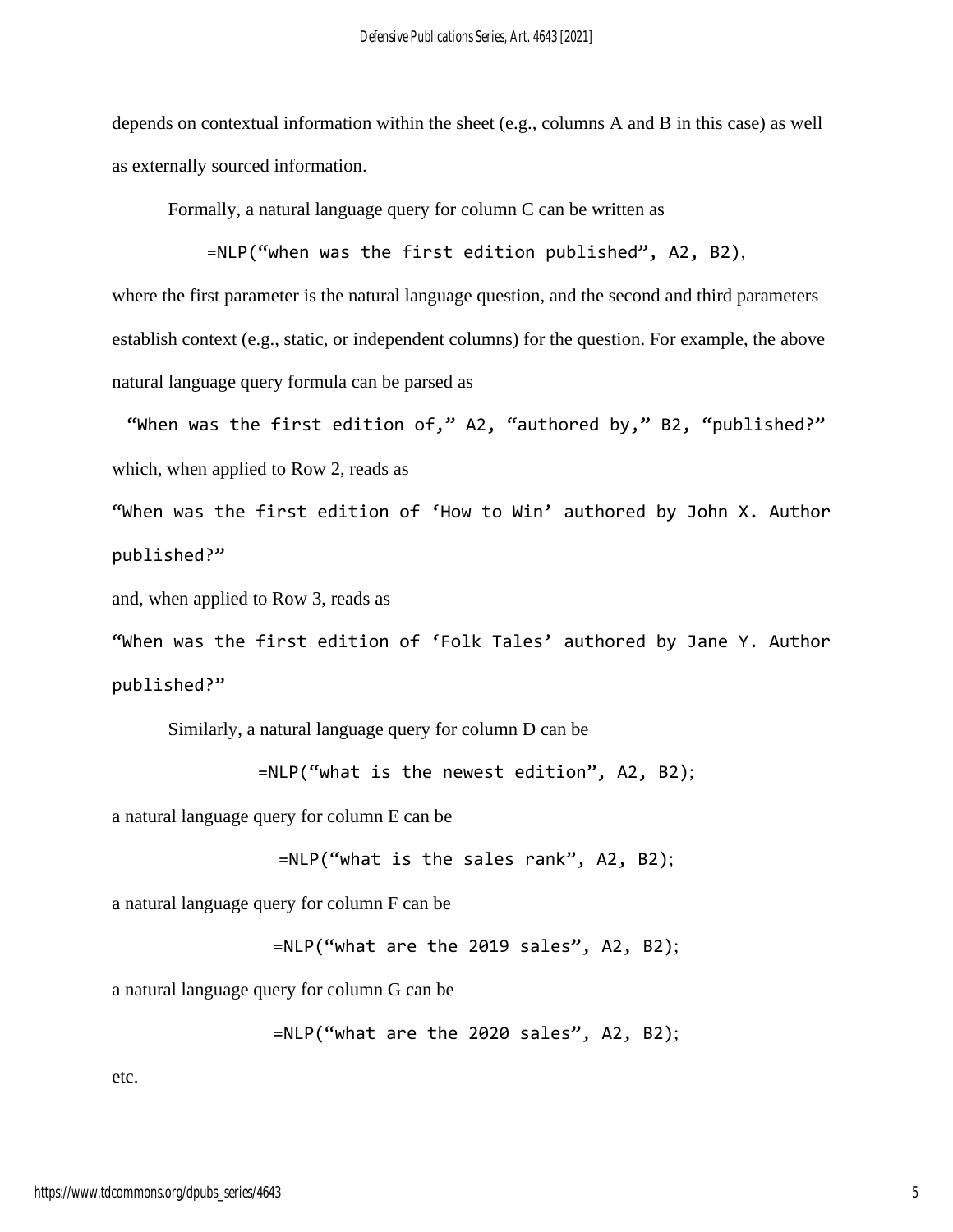For each row of an NLP-derived column, the natural language query is evaluated using a question-answer system or search engine to arrive at an answer. As explained earlier, the answer depends not only on the static columns (A and B in the above example) but also on externally sourced information. The sheet is automatically updated with the answers. If any of the dependent cells change, e.g., if the NLP query changes to "when was the 2nd edition published", or if any of the context values change (e.g., cell A2 or B2), the NLP-based answers are automatically updated.

The question-answer system can be a collection of structured data about entities (e.g., people, places, things, mathematical theorems, organizations, etc.) that is automatically derived from unstructured data. The structured data can include relationships between the entities and factual attributes and semantic representations of them. The question-answer system can also be leveraged to understand the intent of the questions or text as formulated by the user.

Some features of the described techniques include:

- *Links to source documents*: The automatically filled-in answers can include links to source documents from which the automatically populated answers were derived, enabling the user to explore the source and additional details of the natural language answers. Linking to source documents also provides a way for the user to validate the data and to test its accuracy.
- *Correcting data input by the user*: The techniques can discover greater detail about static (user-inputted) columns. For example, in Fig. 1, it may be the case that the book 'How to Win' actually has two co-authors, John X. Author and Bob Z. Author. If the natural language query discovers this fact, it can offer to correct or update the data input by the user.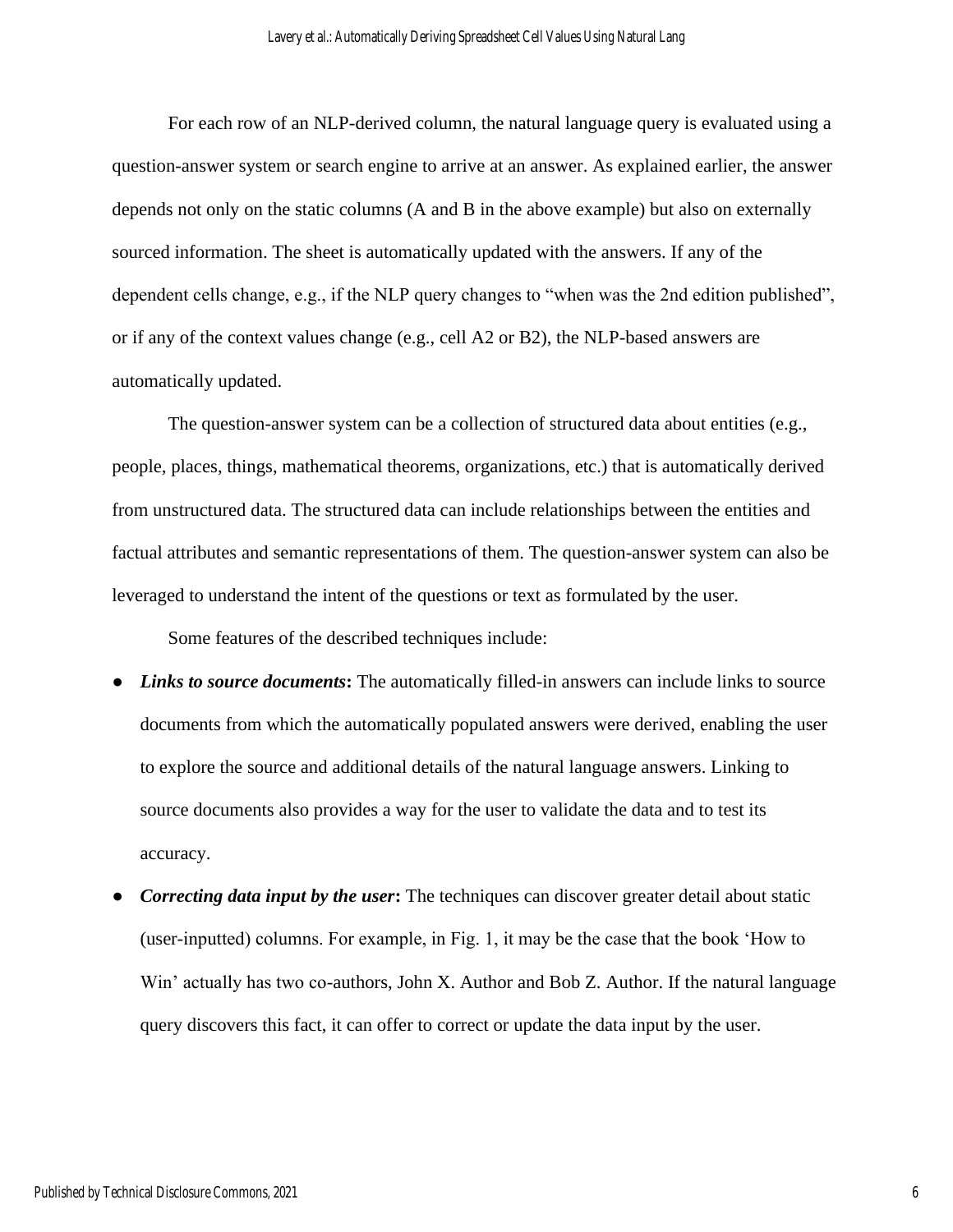- *Confidence level*: The techniques can display a confidence level associated with an answer and can enable the user to set a confidence threshold that is to be reached to automatically populate a cell. The confidence metric can be the same one used by the underlying questionanswer system. A visual indicator can be displayed, e.g., green circle for greater than 90% confidence, red X for less than 50% confidence, etc. Users can set different confidence thresholds for different data. For example, for cells with high accuracy requirements, only answers with high confidence can be automatically populated. Cells with greater flexibility or tolerance for ambiguity can be set to lower confidence levels.
- Use of structured and unstructured data sources: The described techniques analyze unstructured text to understand the intent of the user's question or spreadsheet data request. Having determined intent, the techniques combine the column, e.g., (date of) published 1st edition, along with one or more context values (e.g., book title, author) and flexibly leverage unstructured or structured data sources (or both) to arrive at an answer.
- *Multi-dimensional data*: In response to a query formulated in natural language, the techniques can handle and import multi-dimensional as well as single-dimensional data. For example, consider a spreadsheet with a list of cities and their demographics. One of the columns is "population," and the spreadsheet-writer is looking to build graphs and perform calculations on the populations of cities. The "population" cell can either be a single value, e.g., the latest population, or it could be an array of populations over time, such as populations from ten-year censuses. Per the techniques, which populate cells programmatically in response to natural language queries, a time series of population data can be retrieved, which the user can use to graph and to calculate.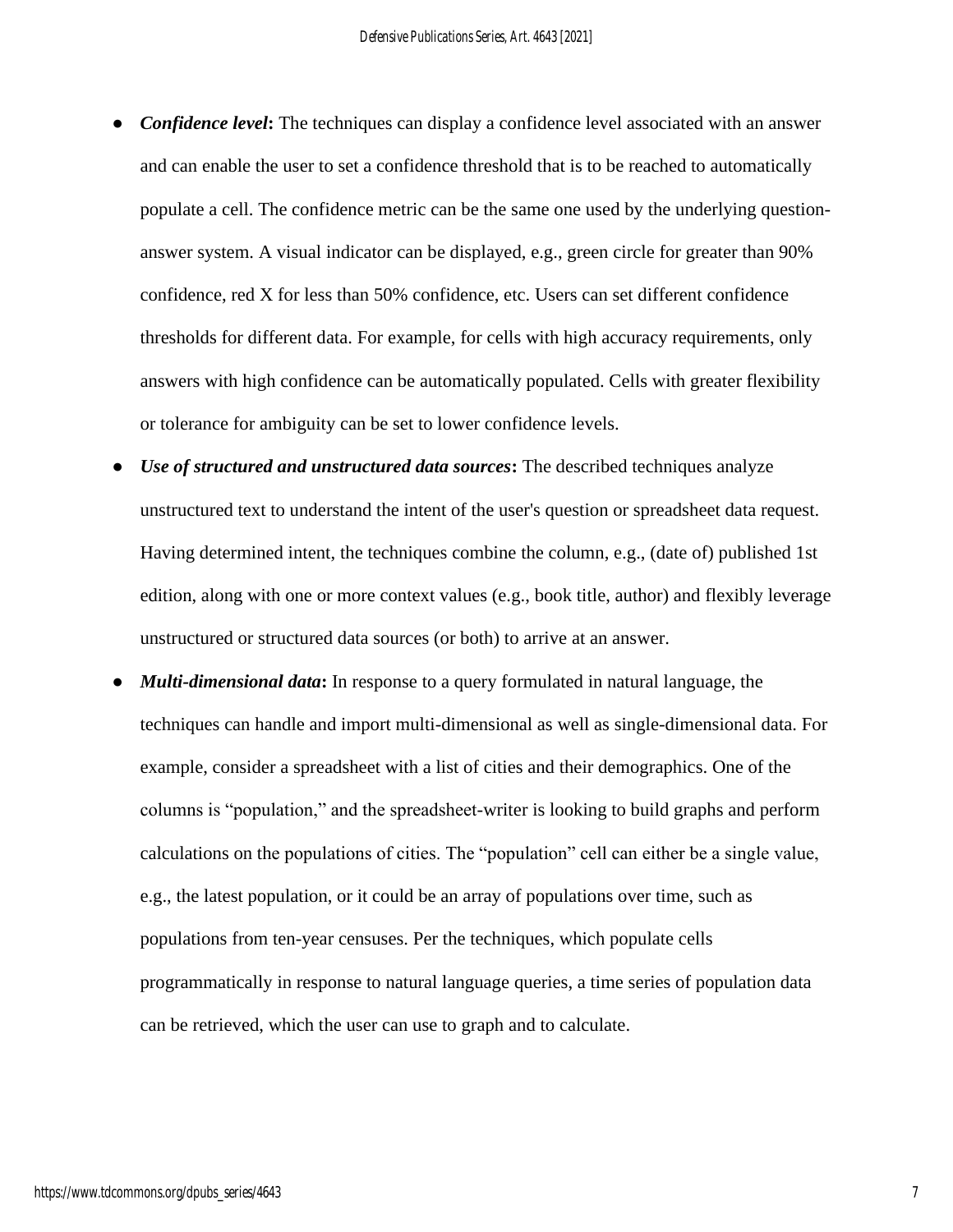● *Auto-discovery of the data types for the answers to questions***:** Different questions have answers with different data types, e.g., GPS coordinates, dates, single integer values, arrays of integers, etc. Per the techniques, metadata pertaining to the answer type is maintained and used for display, calculation, charting, graphing, helping the user manipulate the data more easily, etc. For example, if the data type is GPS coordinates, a chart based on that data can automatically select a geospatial visualization. As another example, a chart with access to a single integer value is visualized differently from a chart with access to a time series in each cell.

In this manner, natural language queries can be used to populate a portion of a spreadsheet. A row of a spreadsheet includes one or more cells that provide context information for the data in that row. The context is used in conjunction with natural language queries applied to other columns to generate the remainder of that row. The information that populates the NLPderived cells is collected and analyzed dynamically, without the user needing to enter the information manually.

The described techniques provide greater speed, accuracy, and scalability for datasets small and large, enabling users to efficiently explore data. The techniques obviate the need to manually populate each cell in the sheet, a time-consuming and error-prone procedure that does not scale well. The techniques open up possibilities for the user that don't currently exist, e.g., answering hundreds or thousands of questions based on the context in a sheet using simple, templated, natural-language queries.

#### **CONCLUSION**

This disclosure describes techniques to populate spreadsheet cells that depend on, but aren't numerically calculable from, other cells. Based on a natural language query, the empty